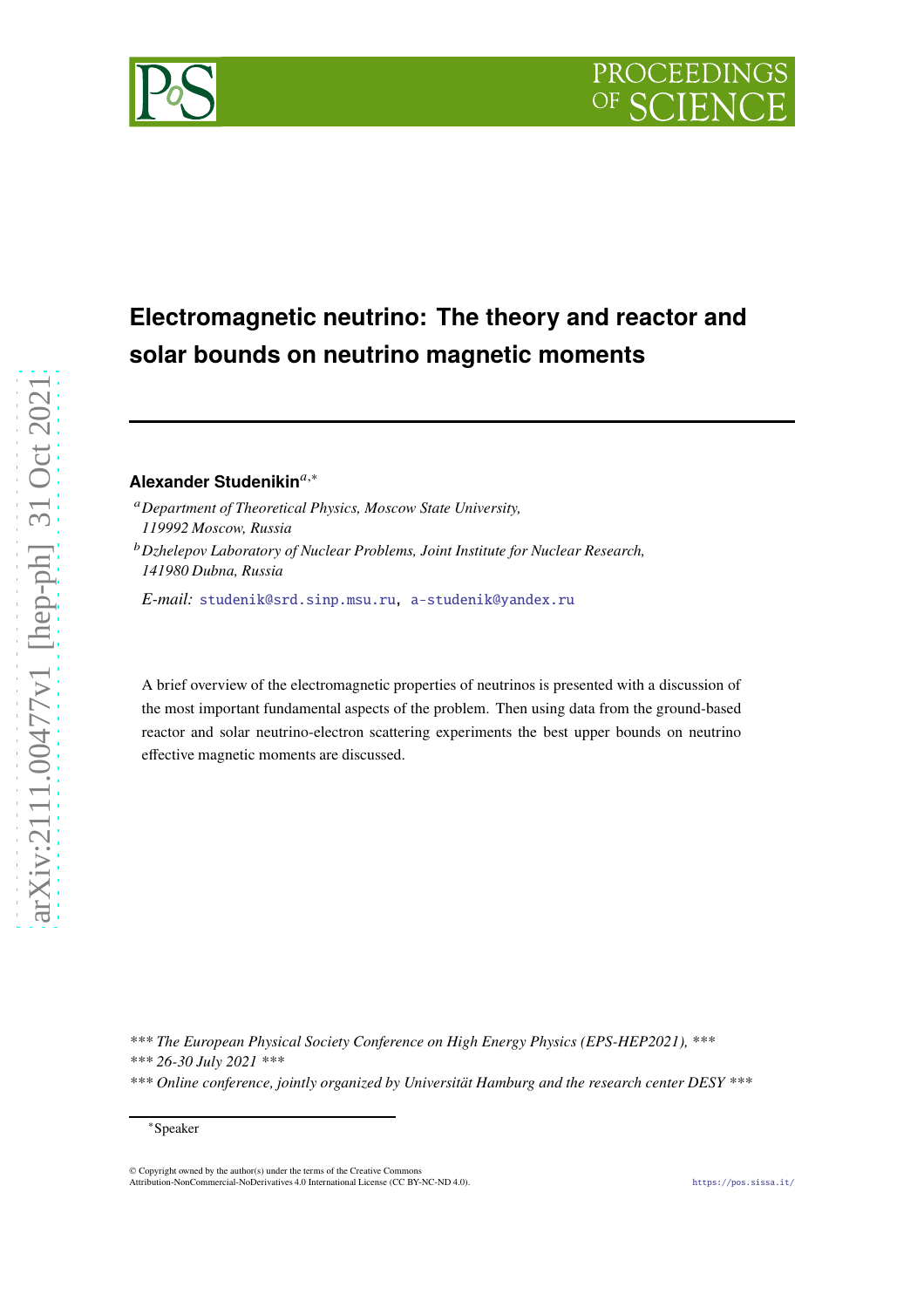#### **1. The theory**

It is usually assumed that the entirety of the electromagnetic properties of neutrinos are embodied by the structure of the amplitude corresponding to the Feynman diagramme shown in Fig. 1 that describes the interaction of a neutrino with a real photon. Two incoming and outgoing



Figure 1: A neutrino effective one-photon coupling.

lines represent initial and final neutrino states and the third line stands for the real photon. These three lines are connected by an effective vertex, which in general contains the whole set of the neutrino electromagnetic characteristics. The diagramme in Fig. 1 corresponds to the one-photon approximation for the electromagnetic interactions of a neutrino field  $v(x)$  that can be described by the effective interaction Hamiltonian

$$
H_{em}(x) = j_{\mu}(x)A^{\nu}(x) = \bar{\nu}(x)\Lambda_{\mu}\nu(x)A^{\mu}(x),\tag{1}
$$

where  $j_{\mu}(x)$  is the neutrino effective electromagnetic current and  $\Lambda_{\mu}$  is a matrix in the spinor space. Considering the neutrinos as free particles with the Fourier expansion of the free Dirac fields, for the amplitude corresponding to the diagramme in Fig. 1 it is possible to get (see [\[1\]](#page-5-0) and [\[2](#page-5-1)] for the detailed derivations)

$$
\langle v(p_f)|j_\mu(0)|v(p_i)\rangle = \bar{u}(p_f)\Lambda_\mu(q)u(p_i),\tag{2}
$$

where  $q = p_i - p_f$ .

In the most general form the neutrino electromagnetic vertex function  $\Lambda_{\mu}^{ij}(q)$  can be expressed [\[1](#page-5-0)] in terms of four form factors

<span id="page-1-0"></span>
$$
\Lambda_{\mu}^{ij}(q) = \left(\gamma_{\mu} - q_{\mu}q/q^2\right) \left[f_Q^{ij}(q^2) + f_A^{ij}(q^2)q^2\gamma_5\right] - i\sigma_{\mu\nu}q^{\nu} \left[f_M^{ij}(q^2) + if_E^{ij}(q^2)\gamma_5\right],\tag{3}
$$

where  $\Lambda_{\mu}(q)$  and form factors  $f_{Q,A,M,E}(q^2)$  are 3 × 3 matrices in the space of massive neutrinos. Note that in the derivation of the decomposition [\(3\)](#page-1-0) the demands followed from the Lorentzinvariance and electromagnetic gauge invariance are taken into account.

In the case of coupling with a real photon ( $q^2 = 0$ ) the form factors  $f(q^2)$  provide four sets of neutrino electromagnetic characteristics: 1) the electric millicharges  $q_{ij} = f_Q^{ij}$  $Q^{i,j}(0)$ , 2) the dipole magnetic moments  $\mu_{ij} = f_M^{ij}$  $\epsilon_{ij}(0)$ , 3) the dipole electric moments  $\epsilon_{ij} = f_E^{ij}$  $E^{ij}(0)$  and 4) the anapole moments  $a_{ij} = f_A^{ij}$  $_{A}^{iJ}(0).$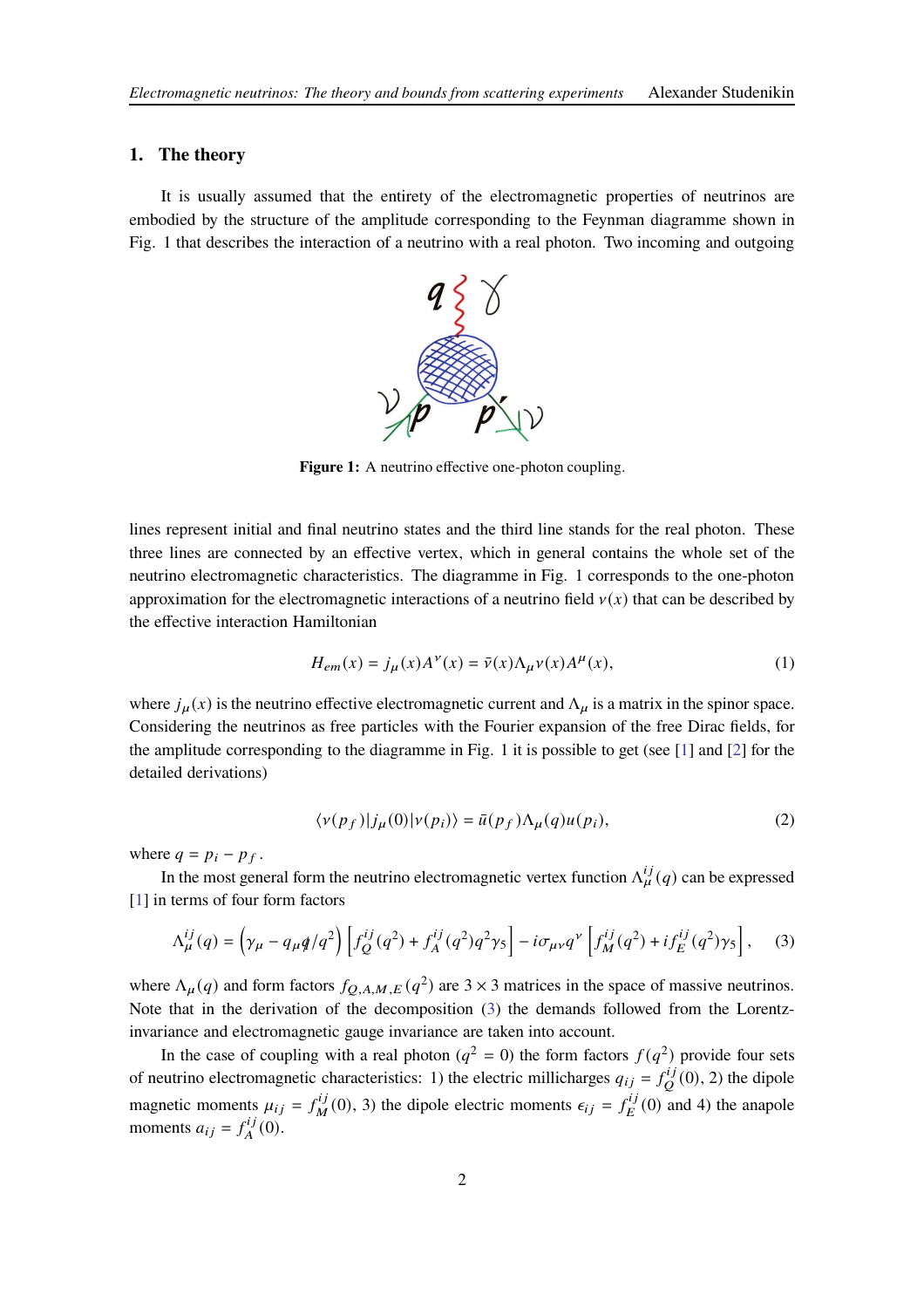The expression [\(3\)](#page-1-0) for  $\Lambda_{\mu}^{ij}(q)$  is applicable for Dirac and Majorana neutrinos. However, a Majorana neutrino does not have diagonal electric charge and dipole magnetic and electric form factors, only a diagonal anapole form factor can be nonzero. At the same time, a Majorana neutrino can also have nonzero off-diagonal (transition) form factors.

If one considers the case of equal masses for the initial and final neutrinos,  $m_i = m_f$ , then the decomposition of the neutrino electromagnetic vertex function reduces to

$$
\Lambda_{\mu}^{ii}(q) = f_Q^{ii}(q^2)\gamma_{\mu} - i\sigma_{\mu\nu}q^{\nu} \left[ f_M^{ii}(q^2) + i f_E^{ii}(q^2)\gamma_5 \right] + f_A^{ii}(q^2) \left( \gamma_{\mu} - q_{\mu}q/q^2 \right) \gamma_5.
$$

It is also interesting to consider neutrino electromagnetic properties for the case of massless neutrinos of the Standard Model when neutrinos are described by two-component left-handed Weyl spinors. In this case neutrinos have only one form factor which is equal to the difference of the charge  $f_Q(q^2)$  and anapole  $f_A(q^2)$  form factors, and the electromagnetic vertex function is given by

$$
\Lambda_{\mu}(q) = (\gamma_{\mu} - q_{\mu}q/q^2) f(q^2), \quad f(q^2) = f_Q(q^2) - f_A(q^2). \tag{4}
$$

From these expressions one can expect that at least from the phenomenological point of view it is not possible to treat consequences of neutrino nonzero electric charge  $f_Q(q^2)$  and anapole  $f_A(q^2)$ form factors separately. This case can approximate the relation between these two form factors that arises for an ultrarelativistic massive neutrinos.

Taking into account the above-mentioned feature of the anapole form factor  $f_A(q^2)$  (the ambiguity of its allocation against the charge form factor  $f_Q(q^2)$  which manifests itself even in the Standard Model), an alternative decomposition of the electromagnetic vertex function  $\Lambda_{\mu}(q)$  has been proposed in [\[3\]](#page-5-2). In [3] the toroidal dipole form factor  $f_T(q^2)$  is introduced as a characteristic of the neutrino instead of the anapole form factor  $f_A(q^2)$ . In this case, the neutrino electromagnetic vertex can be written in the so-called toroidal parametrization

$$
\Lambda_{\mu}^{ij}(q) = f_Q^{ij}(q^2)\gamma_{\mu} - i\sigma_{\mu\nu}q^{\nu}\left[f_M^{ij}(q^2) + if_E^{ij}(q^2)\gamma_5\right] + if_T^{ij}(q^2)\epsilon_{\mu\nu\lambda\rho}P^{\nu}q^{\lambda}\gamma^{\rho},
$$

where  $P = p_i + p_f$  and  $\epsilon_{\mu\nu\lambda\rho}$  is the Levi-Civitta unit antisymmetric tensor. The toroidal parametrisation of the neutrino vertex has a more clear physical interpretation than the anapole one, because it provides a one-to-one correspondence between the form factors and the multipole moments in expansion of electromagnetic fields. The corresponding toroidal dipole moment  $f_T(q^2 = 0)$ , for the first time introduced in [\[4\]](#page-5-3), is more convenient than the anapole moment  $f_A(q^2 = 0)$  for the description of T-invariant interactions with nonconcervation of the P and C symmetries.

From the identity

$$
\bar{u}(p_f)\Big[(m_i - m_f)\sigma_{\mu\nu}g^{\mu} + (g^2\gamma_{\mu} - q\gamma_{\mu}) - \epsilon_{\mu\nu\lambda\rho}P^{\nu}q^{\lambda}\gamma^{\rho}\gamma_5\Big]\gamma_5u_i(p_i) = 0 \tag{5}
$$

it follows [\[3\]](#page-5-2) that in the static limit the toroidal  $f_T(q^2 = 0)$  and anapole  $f_A(q^2 = 0)$  dipole moments coincide when the masses of the initial and final neutrino states are equal to each other,  $m_i = m_f$ .

### **2. Neutrino electromagnetic properties in scattering experiments**

The possible electromagnetic characteristics of neutrinos can manifest themselves in astrophysical environments, where neutrinos propagate in strong magnetic fields and dense matter, and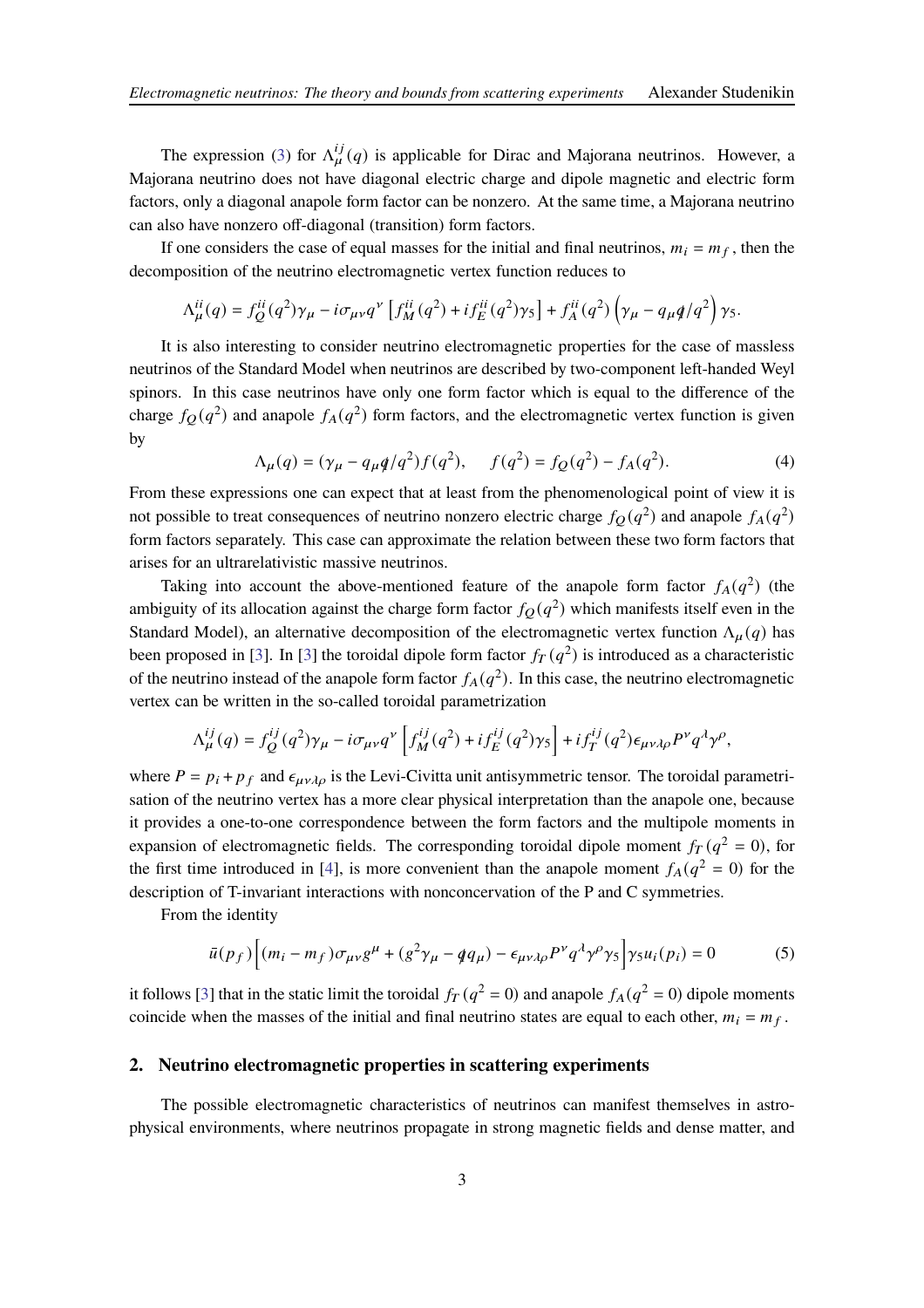also in ground-based laboratory measurements of neutrinos fluxes from various sources. So far, there are no any evidenced in favour of neutrino nonzero electromagnetic properties either from laboratory measurements of neutrinos from ground-based sources or from observations of neutrinos from astrophysical sources. Only constraints (the upper bounds on neutrino electromagnetic characteristics) are obtained in different experiments. The available constraints are discussed in the review paper [\[1\]](#page-5-0) (see also [\[5\]](#page-5-4), [\[6](#page-5-5)], [\[7\]](#page-5-6), [\[8](#page-5-7)] and [\[9\]](#page-5-8) for the latest developments and progress in this field).

A widely used method to probe the neutrino electromagnetic properties is based on the direct measurements of low-energy elastic (anti)neutrino-electron scattering in reactor, accelerator, and solar neutrino experiments. Possible nonzero electromagnetic characteristics of neutrinos, such as the electric millicharges, charge radii, dipole magnetic and electric moments, and anapole (toroidal) moments can provide additional contributions to the scattering of neutrinos on a target which are measured in the corresponding experiments.

A general strategy of such experiments consists in determining deviations of the scattering cross section differential with respect to the energy transfer from the value predicted by the Standard Model of the electroweak interaction. The desired goal of such experiments may be, firstly, to obtain information about the magnitude of the contributions of electromagnetic interactions of neutrinos to the cross sections. Then this information (a modification of the scattering cross-section confirmed in a specific experiment due to electromagnetic interactions of neutrinos) can be used to study the patterns of neutrino propagation in various media or to analyze data from various other experiments. Within the framework of this approach, we are not interested in the nature of the occurrence of nontrivial electromagnetic properties of neutrinos. In this case, only restrictions on the numerical values of specific electromagnetic characteristics of neutrinos extracted from the data of the neutrino scattering experiment are used. The question of the origin of the nonzero electromagnetic properties of neutrinos, that is, about a more fundamentally theoretical model predicting the nonzero properties of neutrinos, remains behind the scenes.

The second main purpose of neutrino scattering experiments may be to compare the obtained experimental data on the cross section (more precisely, from the obtained upper bounds of the possible electromagnetic contribution to the cross section) with the predictions of a more general theoretical model that provides nonzero electromagnetic characteristics of neutrinos from the first fundamental principles. In this context, we can say that the study of the electromagnetic properties of neutrinos opens a window into new physics.

The most consistent approach to the theoretical description of the electromagnetic properties of neutrinos involves the initial introduction of nonzero electromagnetic characteristics for the mass states of neutrinos. At the same time, since in neutrino scattering experiments flavour neutrinos are registered in detectors, it is necessary to translate electromagnetic properties from the mass into the flavour neutrino basis. Therefore, due to the neutrino mixing and oscillations along the neutrino path from the source to the detector the observed (constrained) neutrino electromagnetic characteristics depends on the neutrino flavour composition in the detector. The recent and most comprehensive study of neutrino electromagnetic properties in the neutrino electron scattering with account for neutrino mixing and oscillations can be found in [\[10](#page-5-9)].

Consider the most stringent constraints on the effective neutrino magnetic moments that are obtained with the reactor antineutrinos:  $\mu_{\nu}$  < 2.9 × 10<sup>-11</sup> $\mu_{B}$  (GEMMA Collaboration [\[11\]](#page-5-10)), and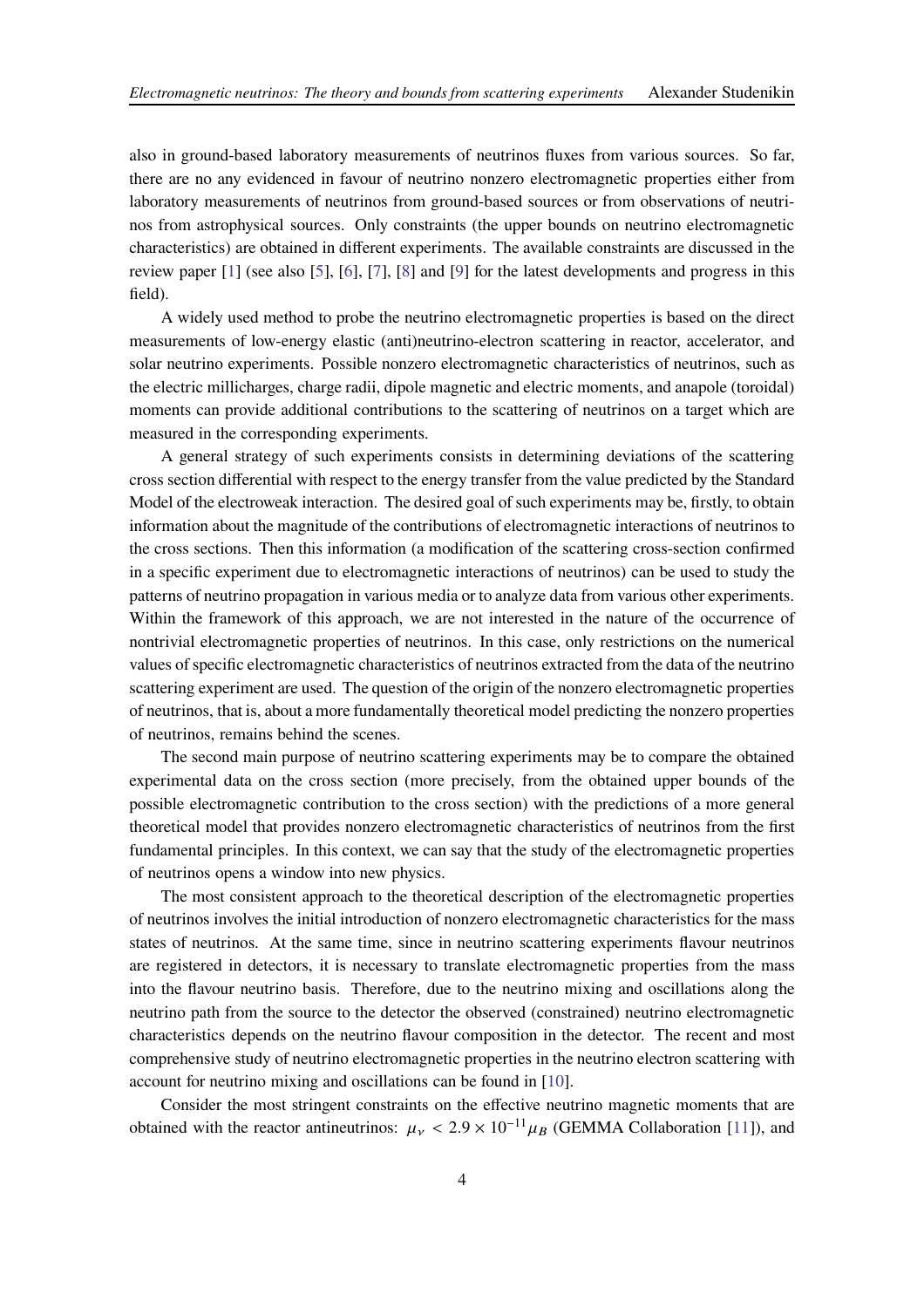solar neutrinos:  $\mu_{\nu} \leq 2.8 \times 10^{-11} \mu_B$  (Borexino Collaboration [\[12](#page-5-11)]). Both these constraints are obtained with investigations of the elastic scattering of a flavour neutrino  $v_l$  (or an antineutrino  $\bar{v}_l$ ) on an electron at rest:  $v_l + e^- \rightarrow v_l + e^-$ ,  $l = e, \mu, \tau$ . There are two contributions, one from the Standard Model weak interaction and another one from the neutrino magnetic moment interaction, to the electron neutrino cross section [\[13](#page-5-12)],

$$
\frac{d\sigma_{\nu_l e^-}}{dT_e} = \left(\frac{d\sigma_{\nu_l e^-}}{dT_e}\right)_{SM} + \left(\frac{d\sigma_{\nu_l e^-}}{dT_e}\right)_{\mu}.
$$
\n(6)

The weak-interaction cross section is

$$
\left(\frac{d\sigma_{\nu_l e^-}}{dT_e}\right)_{SM} = \frac{G_F^2 m_e}{2\pi} \left\{ (g_V^{\nu_l} + g_A^{\nu_l})^2 + (g_V^{\nu_l} - g_A^{\nu_l})^2 \left(1 - \frac{T_e}{E_\nu}\right)^2 + \left[ (g_A^{\nu_l})^2 - (g_V^{\nu_l})^2 \right] \frac{m_e T_e}{E_\nu^2} \right\}, \quad (7)
$$

with the standard coupling constants  $g_V$  and  $g_A$  given by:  $g_V^{\nu_e}$  $V_e = 2 \sin^2 \theta_W + 1/2$ ,  $g_A^{\nu_e}$  $\frac{v_e}{A} = 1/2, g_V^{\nu_{\mu,\tau}}$  $V^{\nu_{\mu,\tau}}=$  $2 \sin^2 \theta_W - 1/2$ ,  $g_A^{\overline{\nu}_{\mu,\tau}}$  $J_{A}^{\nu_{\mu,\tau}} = -1/2$ . The cross section depends on the initial neutrino energy  $E_{\nu}$  and also contains the electron recoil energy  $T_e$ . For antineutrinos one must substitute  $g_A \rightarrow -g_A$ . If to account that the born in the source flavour neutrino  $|\nu_l\rangle$  arrives to the detector in the flavour state given by

$$
|\nu_l(L)\rangle = \sum_{k=1}^3 U_{lk}^* e^{-\frac{m_k^2}{2E_\nu}L} |\nu_k\rangle,
$$
\n(8)

then the neutrino magnetic-moment contribution to the cross section is given by

$$
\left(\frac{d\sigma_{\nu_l e^-}}{dT_e}\right)_{\mu} = \frac{\pi \alpha^2}{m_e^2} \left(\frac{1}{T_e} - \frac{1}{E_{\nu}}\right) \left(\frac{\mu_{\nu_l}}{\mu_B}\right)^2,\tag{9}
$$

here  $\mu_B$  is the Bohr magneton. The cross section contains the effective magnetic moment  $\mu_{\nu_l}$  [\[1](#page-5-0)], [\[10\]](#page-5-9)

$$
\mu_{\nu_l}^2(L, E_{\nu}) = \sum_j \left| \sum_k U_{lk}^* e^{-i\Delta m_{kj}^2 L/2E_{\nu}} \left( \mu_{jk} - i\epsilon_{jk} \right) \right|^2 \tag{10}
$$

that indeed receives equal contributions from the neutrino electric and magnetic dipole moments, both the diagonal and transition, which are given by the static values of the corresponding form factors,  $\mu_{jk} = f_M^{jk}$  $\epsilon_{jk}^{jk}(q^2=0), \quad \epsilon_{jk} = f_E^{jk}$  $E^{jk}(q^2 = 0).$ 

It is just straightforward that scattering experiments based on detection of neutrinos arriving from different distances probe (or constraint) different combinations of the fundamental magnetic moments. Now for simplicity we omit possible contributions from the dipole electric moments. In the reactor short-baseline experiments (for instance, in the GEMMA experiment) one studies (and constrains) the effective magnetic moments in the flavor basis. Whereas in the case of longbaseline experiments (such as the Borexino experiment with the solar neutrinos) a more convenient interpreting the results is based on effective magnetic moments in the fundamental mass basis, rather than in the flavour basis. These should be accounted for when one compares quite similar values for effective magnetic moments obtained form the GEMMA and Borexino experiments.

Note that with the inclusion [\[5\]](#page-5-4) of the effect from possible nonzero neutrino millicharge to the analysis of the GEMMA collaboration data on the antineutrino-electron scattering provides the